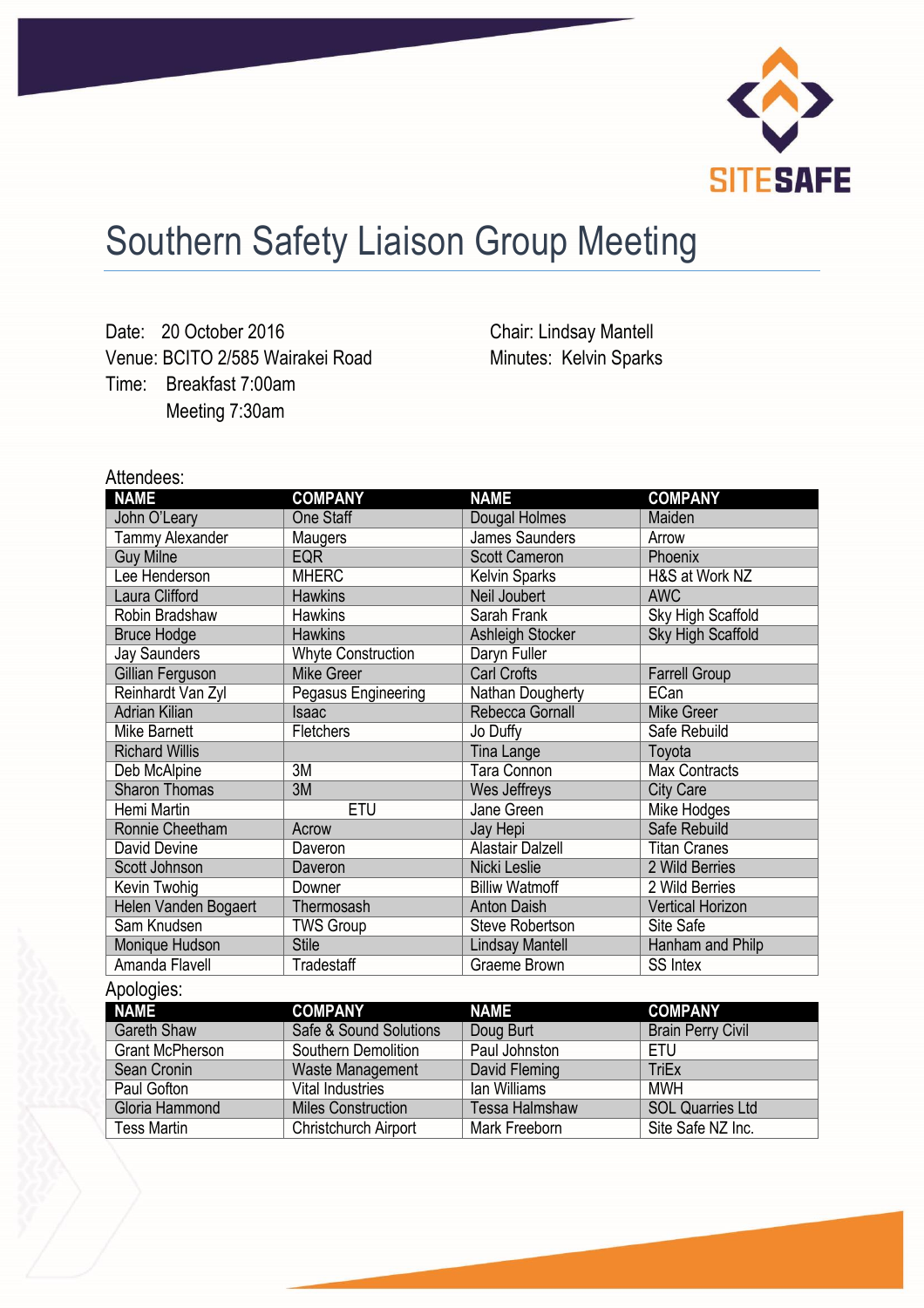## **Minutes**

- 1. Introductions
- 2. Thanks to Sam from TWS Group for breakfast
- 3. Thanks to BCITO for providing venue
- 4. Mike Flanagan discussed the up and coming ceasing of the WSD and WSMP program. Mike will keep the SLG informed of any possible replacement scheme as and when it is made known. In the interim please have a look at the ACC web site regularly<http://www.acc.co.nz/index.htm> Mike can be contacted on [Michael.Flanagan@acc.co.nz](mailto:Michael.Flanagan@acc.co.nz)
- 5. Nick Jones gave WorkSafe NZ update and mentioned the following new items recently released
	- a. The new material guideline for asbestos has been released <http://www.worksafe.govt.nz/worksafe/news/releases/2016/asbestos-guide-a-first-for-new-zealand>
	- b. Safety bulletin of trampolines<http://www.worksafe.govt.nz/worksafe/news/alerts/trampolines>
	- c. Technical bulletin for working in lift shafts [http://www.worksafe.govt.nz/worksafe/news/alerts/working-in](http://www.worksafe.govt.nz/worksafe/news/alerts/working-in-lift-shafts-technical-bulletin)[lift-shafts-technical-bulletin](http://www.worksafe.govt.nz/worksafe/news/alerts/working-in-lift-shafts-technical-bulletin)
	- d. Trade breakfast for Asbestos Wednesday 9 November 2016. However This is now full and registrations are now closed; The registration link was not accepting any further attendees when it was checked  $20<sup>th</sup>$ October 2016
	- e. Meeting with Worksafe and the rebuild Safety Charter with Health and Safety Reps.
	- f. Worksafe are continuing to promote tidy sites and are encouraging all sites to look at their tidiness
	- g. There are three new tool box talks that have recently been released
	- h. The inspectorate are concerned with asbestos removal non conformity and will continue to identify people who need direction with this
	- i. Timaru Construction company fined after worker fell from ladder [http://www.worksafe.govt.nz/worksafe/news/releases/2016/timaru-construction-firm-fined-after-worker](http://www.worksafe.govt.nz/worksafe/news/releases/2016/timaru-construction-firm-fined-after-worker-injured-in-2.9m-fall)[injured-in-2.9m-fall](http://www.worksafe.govt.nz/worksafe/news/releases/2016/timaru-construction-firm-fined-after-worker-injured-in-2.9m-fall)
- 6. Steve Robertson the new Southern Regional Manager for Site Safe introduced himself. He also discussed some new products from Site Safe
	- a. New Building and Construction passports and renewals course set to be released in December. This will mean that anyone who has never attended a Site Safe course will be able to do an entry-level Foundation Passport course and those that have already completed an entry-level passport, or have trained with us before; there will be a range of cost-effective passport renewal courses available for online booking from December. <https://www.sitesafe.org.nz/training/passport-changes/>
	- b. Site Safe have also released a new Health and Safety Kit that is suitable for all trades. <https://www.sitesafe.org.nz/products-and-services/health-and-safety-kit/>
- 7. Nathan Dougherty Environment Canterbury
	- a. Delivered a presentation about erosion and sediment, and the issues that are happening in Canterbury with contractor's not controlling erosion and sediment, which is polluting our waterways. There will be a new Erosion and Sediment control tool box released by ECan in late November
	- b. Dust continues to be an issue and will become more problematic as the summer approaches.
	- c. Nathan would like to engage more closely with the industry and is available to discuss any environmental issues and help where he can. Please contact Nathan on [nathan.dougherty@ecan.govt.nz](mailto:nathan.dougherty@ecan.govt.nz)